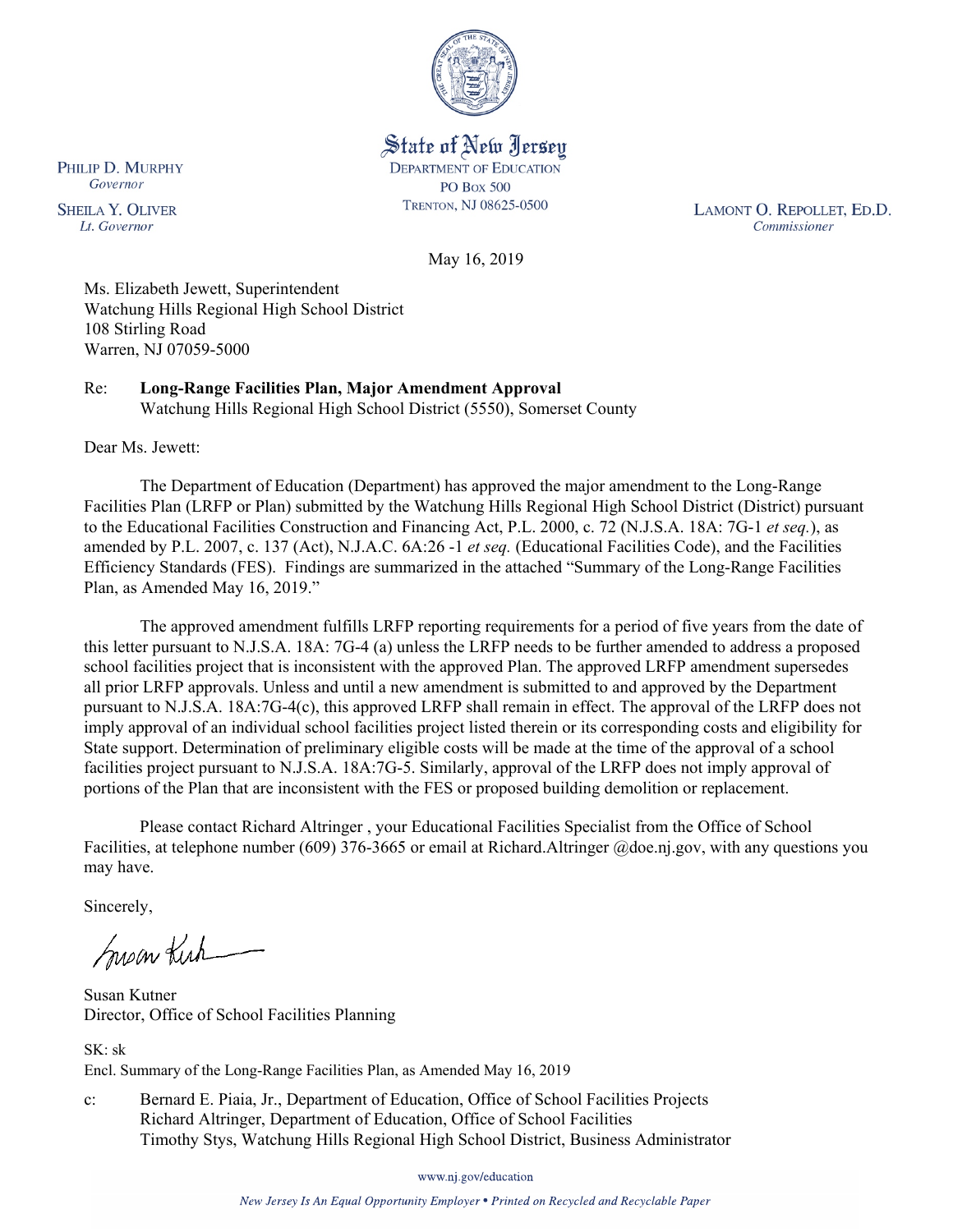# **Watchung Hills Regional High School District (5550) Summary of the Long-Range Facilities Plan, as Amended May 16, 2019**

The Department of Education (Department) has completed its review of the major amendment to the Long-Range Facilities Plan (LRFP or Plan) submitted by the Watchung Hills Regional School District (District) pursuant to the Educational Facilities Construction and Financing Act, P.L. 2000, c. 72 (N.J.S.A. 18A: 7G-1 *et seq.*), as amended by P.L. 2007, c. 137 (Act), N.J.A.C. 6A:26-1 et seq. (Educational Facilities Code), and the Facilities Efficiency Standards (FES).

The following provides a summary of the District's approved amended LRFP. The summary is based on the standards set forth in the Act, the Educational Facilities Code, the FES, District-reported information in the Department's LRFP reporting system, and supporting documentation. The referenced reports in *italic* text are standard reports available on the Department's LRFP website.

### **1. Inventory Overview**

**2.** The District is classified as a Regular Operating District (ROD) for funding purposes. It provides services for students in grades 9-12.

The District identified existing and proposed schools, sites, buildings, rooms, and site amenities in its LRFP. Table 1 lists the number of existing and proposed district schools, sites, and buildings. Detailed information can be found in the *School Asset Inventory Report* and the *Site Asset Inventory Report.*

**As directed by the Department, school facilities projects that have received initial approval by the Department and have been approved by the voters, if applicable, are represented as "existing" in the LRFP.** Approved projects that include new construction and/or the reconfiguration/reassignment of existing program space are as follows: n/a.

|                                              | <b>Existing</b> | <b>Proposed</b> |
|----------------------------------------------|-----------------|-----------------|
| Number of Schools (assigned DOE school code) |                 |                 |
| Number of School Buildings <sup>1</sup>      |                 |                 |
| Number of Non-School Buildings <sup>2</sup>  |                 |                 |
| Number of Vacant Buildings                   |                 |                 |
| Number of Sites                              |                 |                 |

# **Table 1: Number of Schools, School Buildings, and Sites**

*1 Includes district-owned buildings and long-term leases serving students in district-operated programs 2 Includes occupied district-owned buildings not associated with a school, such as administrative or utility buildings*

Based on the existing facilities inventory submitted by the District:

- Schools using leased buildings (short or long-term):  $n/a$
- Schools using temporary classroom units (TCUs), excluding TCUs supporting construction: n/a
- Vacant/unassigned school buildings:  $n/a$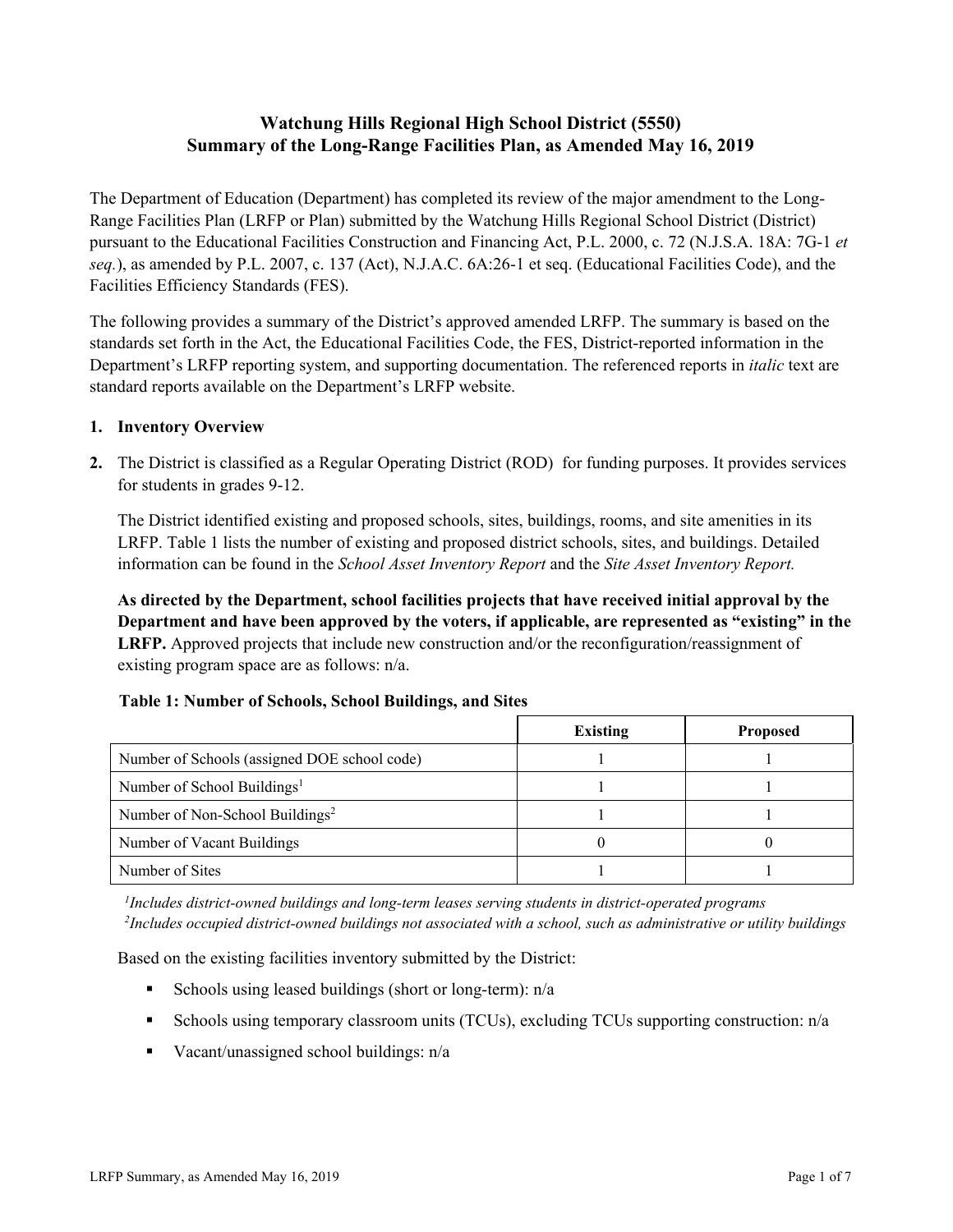**FINDINGS** The Department has determined that the proposed inventory is adequate for approval of the District's LRFP amendment. However, the LRFP determination does not imply approval of an individual school facilities project listed within the LRFP; the District must submit individual project applications for project approval.

# **2. District Enrollments**

The District determined the number of students, or "proposed enrollments," to be accommodated for LRFP planning purposes on a district-wide basis and in each school.

The Department minimally requires the submission of a standard cohort-survival projection. The cohortsurvival method projection method forecasts future students based upon the survival of the existing student population as it moves from grade to grade. A survival ratio of less than 1.00 indicates a loss of students, while a survival ratio of more than 1.00 indicates the class size is increasing. For example, if a survival ratio tracking first to second grade is computed to be 1.05, the grade size is increasing by 5% from one year to the next. The cohort-survival projection methodology works well for communities with stable demographic conditions. Atypical events impacting housing or enrollments, such as an economic downturn that halts new housing construction or the opening of a charter or private school, typically makes a cohort-survival projection less reliable.

**Proposed enrollments are based on a modified cohort-survival enrollment projection.** (Modifications address projected new housing impacts.) Adequate supporting documentation was submitted to the Department to justify the proposed enrollments. Table 2 provides a comparison of existing and projected enrollments. All totals include special education students.

| <b>Grades</b>                | <b>Existing Enrollments</b><br>2018-19 | <b>District Proposed Enrollments</b><br>2023-24 |
|------------------------------|----------------------------------------|-------------------------------------------------|
| PK (excl. private providers) |                                        |                                                 |
| Grades K-5                   |                                        | O                                               |
| Grades 6-8                   |                                        | U                                               |
| Grades 9-12                  | 1,981                                  | 1,764                                           |
| Totals K-12                  | 1,981                                  | 1,764                                           |

#### **Table 2: Enrollments**

**FINDINGS** The Department has determined the District's proposed enrollments to be acceptable for approval of the District's LRFP amendment. The Department will require a current enrollment projection at the time an application for a school facilities project is submitted incorporating the District's most recent enrollments in order to verify that the LRFP's planned capacity is appropriate for the updated enrollments.

# **3. District Practices Capacity**

Based on information provided in the room inventories, *District Practices Capacity* was calculated for each school building to determine whether adequate capacity is proposed for the projected enrollments based on district scheduling and class size practices. The capacity totals assume instructional buildings can be fully utilized regardless of school sending areas, transportation, and other operational issues. The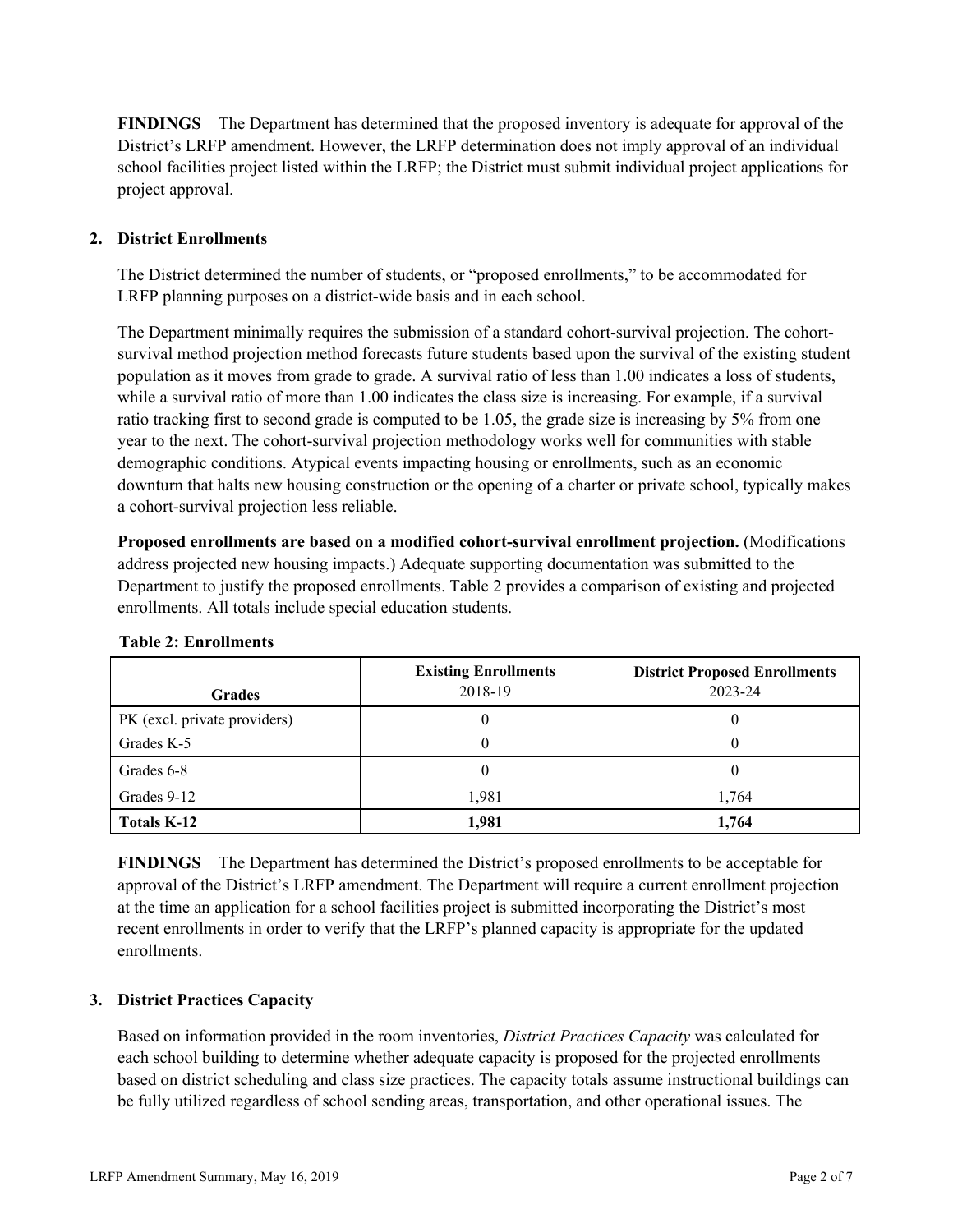calculations only consider district-owned buildings and long-term leases; short term leases and temporary buildings are excluded. A capacity utilization factor of 90% for classrooms serving grades K-8 and 85% for classrooms serving grades 9-12 is applied in accordance with the FES. No capacity utilization factor is applied to preschool classrooms.

In certain cases, districts may achieve adequate District Practices Capacity to accommodate enrollments but provide inadequate square feet per student in accordance with the FES, resulting in educational adequacy issues and "Unhoused Students." Unhoused students are considered in the "Functional Capacity" calculations used to determine potential State support for school facilities projects and are analyzed in Section 4.

Table 3 provides a summary of proposed enrollments and existing and proposed District-wide capacities. Detailed information can be found in the LRFP website reports titled *FES and District Practices Capacity Report, Existing Rooms Inventory Report, and Proposed Rooms Inventory Report.*

| <b>Grades</b>          | <b>Proposed</b><br><b>Enrollments</b> | <b>Existing</b><br><b>District</b><br><b>Practices</b><br>Capacity | <b>Existing</b><br>Deviation* | <b>Proposed</b><br><b>District</b><br><b>Practices</b><br>Capacity | <b>Proposed</b><br>Deviation* |
|------------------------|---------------------------------------|--------------------------------------------------------------------|-------------------------------|--------------------------------------------------------------------|-------------------------------|
| Preschool (PK)         | $\theta$                              | 0.00                                                               | 0.00                          | 0.00                                                               | 0.00                          |
| Elementary $(K-5)$     | $\theta$                              | $0.00\,$                                                           | 0.00                          | 0.00                                                               | 0.00                          |
| Middle $(6-8)$         | 0                                     | 0.00                                                               | 0.00                          | 0.00                                                               | 0.00                          |
| High $(9-12)$          | 1,764                                 | 1,817.30                                                           | 53.30                         | 1,817.30                                                           | 53.30                         |
| <b>District Totals</b> | 1,764                                 | 1,817.30                                                           | 53.30                         | 1,817.30                                                           | 53.30                         |

**Table 3: District Practices Capacity Analysis**

*\* Positive numbers signify surplus capacity; negative numbers signify inadequate capacity. Negative values for District Practices capacity are acceptable for approval if proposed enrollments do not exceed 100% capacity utilization.*

Considerations:

- Based on the proposed enrollments and existing room inventories, the District is projected to have inadequate capacity for the following grade groups, assuming all school buildings can be fully utilized: n/a
- Adequate justification has been provided by the District if the proposed capacity for a school significantly deviates from the proposed enrollments. Generally, surplus capacity is acceptable for LRFP approval if additional capacity is not proposed through new construction.

**FINDINGS**The Department has determined that proposed District capacity, in accordance with the proposed enrollments, is adequate for approval of the District's LRFP amendment. The Department will require a current enrollment projection at the time an application for a school facilities project is submitted, incorporating the District's most recent Fall Enrollment Report, in order to verify that the LRFP's planned capacity meets the District's updated enrollments.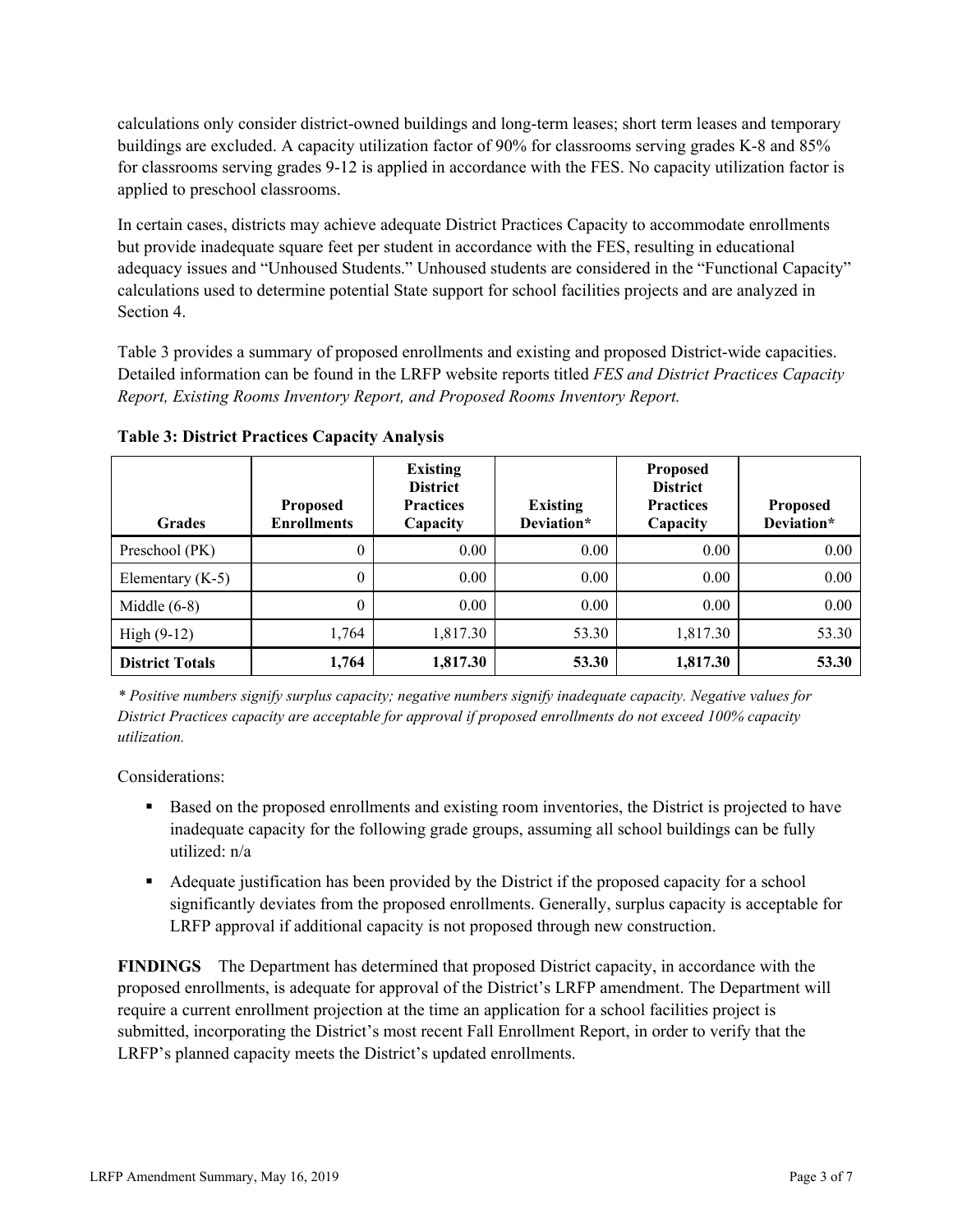### **4. Functional Capacity and Unhoused Students**

*Functional Capacity* was calculated and compared to the proposed enrollments to provide a preliminary estimate of Unhoused Students and new construction funding eligibility.

*Functional Capacity* is the adjusted gross square footage of a school building *(total gross square feet minus excluded space)* divided by the minimum area allowance per full-time equivalent student for the grade level contained therein. *Unhoused Students* is the number of students projected to be enrolled in the District that exceeds the Functional Capacity of the District's schools pursuant to N.J.A.C. 6A:26-2.2(c). *Excluded Square Feet* includes (1) square footage exceeding the FES for any pre-kindergarten, kindergarten, general education, or self-contained special education classroom; (2) grossing factor square footage *(corridors, stairs, mechanical rooms, etc.)* that exceeds the FES allowance, and (3) square feet proposed to be demolished or discontinued from use. Excluded square feet may be revised during the review process for individual school facilities projects.

Table 4 provides a preliminary assessment of the Functional Capacity, Unhoused Students, and Estimated Maximum Approved Area for each FES grade group. The calculations exclude temporary facilities and short-term leased buildings. School buildings proposed for whole or partial demolition or reassignment to a non-school use are excluded from the calculations pending project application review. If a building is proposed to be reassigned to a different school, the square footage is applied to the proposed grades after reassignment. Buildings that are not assigned to a school are excluded from the calculations. Detailed information concerning the calculations can be found in the *Functional Capacity and Unhoused Students Report* and the *Excluded Square Footage Report.*

|                                              | <b>PK</b> | $K-5$    | $6 - 8$  | $9-12$   | <b>Total</b> |
|----------------------------------------------|-----------|----------|----------|----------|--------------|
| Proposed Enrollments                         | 0         | $\theta$ | 0        | 1,764    | 1764         |
| FES Area Allowance (SF/student)              | 125.00    | 125.00   | 134.00   | 151.00   |              |
| <b>Prior to Completion of Proposed Work:</b> |           |          |          |          |              |
| <b>Existing Gross Square Feet</b>            | $\theta$  | $\theta$ | $\theta$ | 434,285  | 434,285      |
| Adjusted Gross Square Feet                   | 0         | $\theta$ | $\theta$ | 356,988  | 356,988      |
| <b>Adjusted Functional Capacity</b>          | 0.00      | 0.00     | 0.00     | 2,364.16 |              |
| <b>Unhoused Students</b>                     | 0.00      | 0.00     | 0.00     | 0.00     |              |
| Est. Max. Area for Unhoused Students         | 0.00      | 0.00     | 0.00     | 0.00     |              |
| <b>After Completion of Proposed Work:</b>    |           |          |          |          |              |
| Gross Square Feet                            | $\theta$  | $\theta$ | $\theta$ | 434,014  | 434,014      |
| New Gross Square Feet                        | 0         | $\theta$ | $\Omega$ | $\Omega$ | $\Omega$     |
| Adjusted Gross Square Feet                   | 0         | $\Omega$ | $\theta$ | 356,988  | 356,988      |
| Functional Capacity                          | 0.00      | 0.00     | 0.00     | 2,364.16 |              |
| Unhoused Students after Construction         | 0.00      | 0.00     | 0.00     | 0.00     |              |
| Est. Max. Area Remaining                     | 0.00      | 0.00     | 0.00     | 0.00     |              |

**Table 4: Estimated Functional Capacity and Unhoused Students** 

Facilities used for non-instructional or non-educational purposes are ineligible for State support under the Act. However, projects for such facilities shall be reviewed by the Department to determine whether they are consistent with the District's LRFP and whether the facility, if it is to house students (full or part time)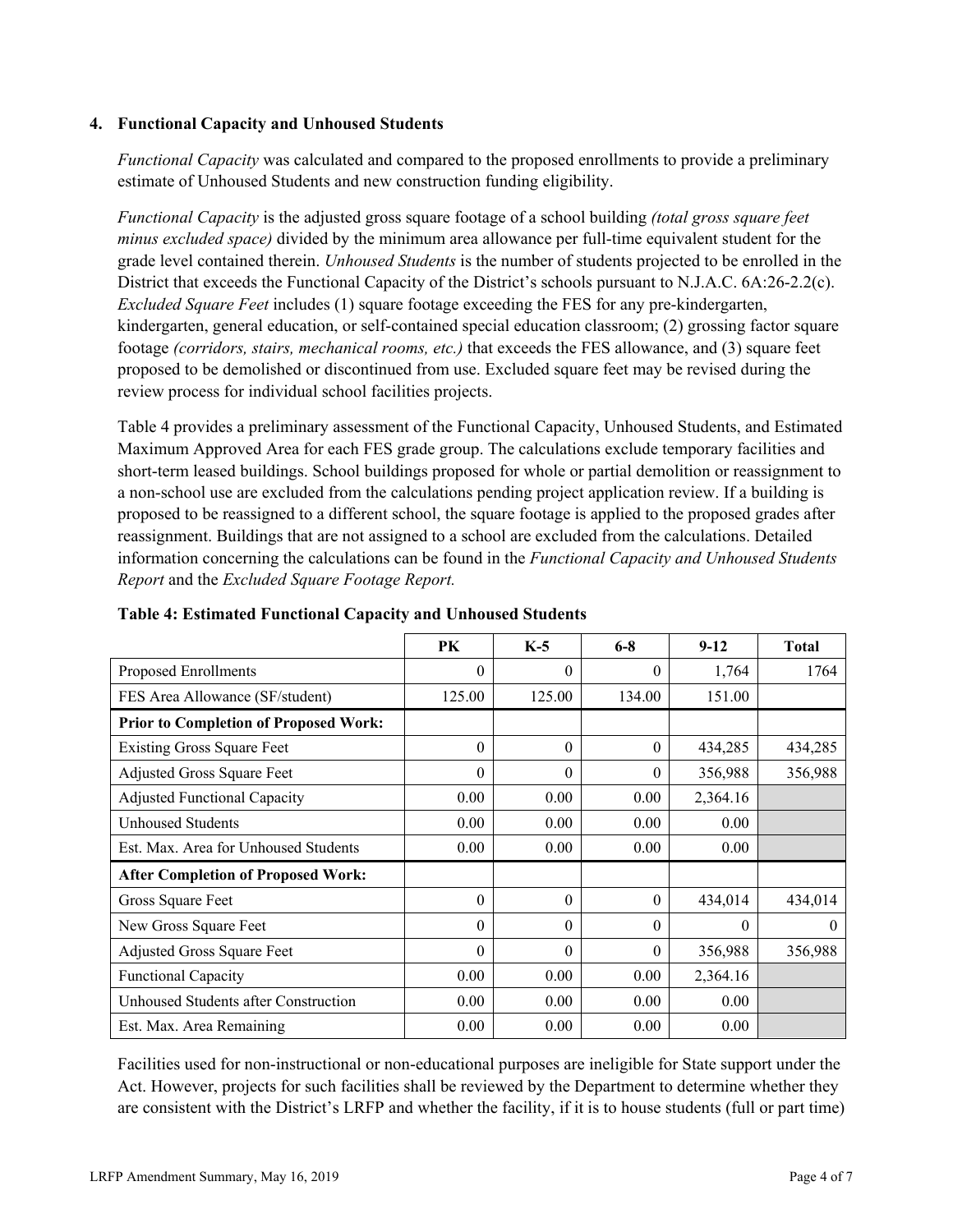conforms to educational adequacy requirements. These projects shall conform to all applicable statutes and regulations.

Estimated costs represented in the LRFP by the District are for capital planning purposes only. The estimates are not intended to represent preliminary eligible costs or final eligible costs of approved school facilities projects.

Considerations:

- The District does not have approved projects pending completion, as noted in Section 1, that impact the Functional Capacity calculations.
- **The Functional Capacity calculations** *exclude* square feet proposed for demolition or discontinuation for the following FES grade groups and school buildings pending a feasibility study and project review: n/a.
- Based on the preliminary assessment, the District has Unhoused Students prior to the completion of proposed work for the following FES grade groups: n/a.
- New construction is proposed for the following FES grade groups:  $n/a$ .
- **Proposed new construction exceeds the estimated maximum area allowance for Unhoused** Students prior to the completion of the proposed work for the following grade groups: n/a.
- The District, based on the preliminary LRFP assessment, will not have Unhoused Students after completion of the proposed LRFP work. If the District is projected to have Unhoused Students, adequate justification has been provided to confirm educational adequacy in accordance with Section 6 of this determination.

**FINDINGS** Functional Capacity and Unhoused Students calculated in the LRFP are preliminary estimates. Preliminary Eligible Costs (PEC) and Final Eligible Costs (FEC) will be included in the review process for specific school facilities projects. A feasibility study undertaken by the District is required if building demolition or replacement is proposed per N.J.A.C. 6A:26-2.3(b)(10).

# **5. Proposed Work**

The District assessed program space, capacity, and physical plant deficiencies to determine corrective actions. Capital maintenance, or *"system actions,"* address physical plant deficiencies due to operational, building code, and /or life cycle issues. Inventory changes, or *"inventory actions,*" add, alter, or eliminate sites, site amenities, buildings, and/or rooms.

The Act (N.J.S.A. 18A:7G-7b) provides that all school facilities shall be deemed suitable for rehabilitation unless a pre-construction evaluation undertaken by the District demonstrates to the satisfaction of the Commissioner that the structure might pose a risk to the safety of the occupants even after rehabilitation or that rehabilitation is not cost-effective. Pursuant to N.J.A.C. 6A:26-2.3(b)(10), the Commissioner may identify school facilities for which new construction is proposed in lieu of rehabilitation for which it appears from the information presented that new construction is justified, provided, however, that for such school facilities so identified, the District must submit a feasibility study as part of the application for the specific school facilities project. The cost of each proposed building replacement is compared to the cost of additions or rehabilitation required to eliminate health and safety deficiencies and to achieve the District's programmatic model.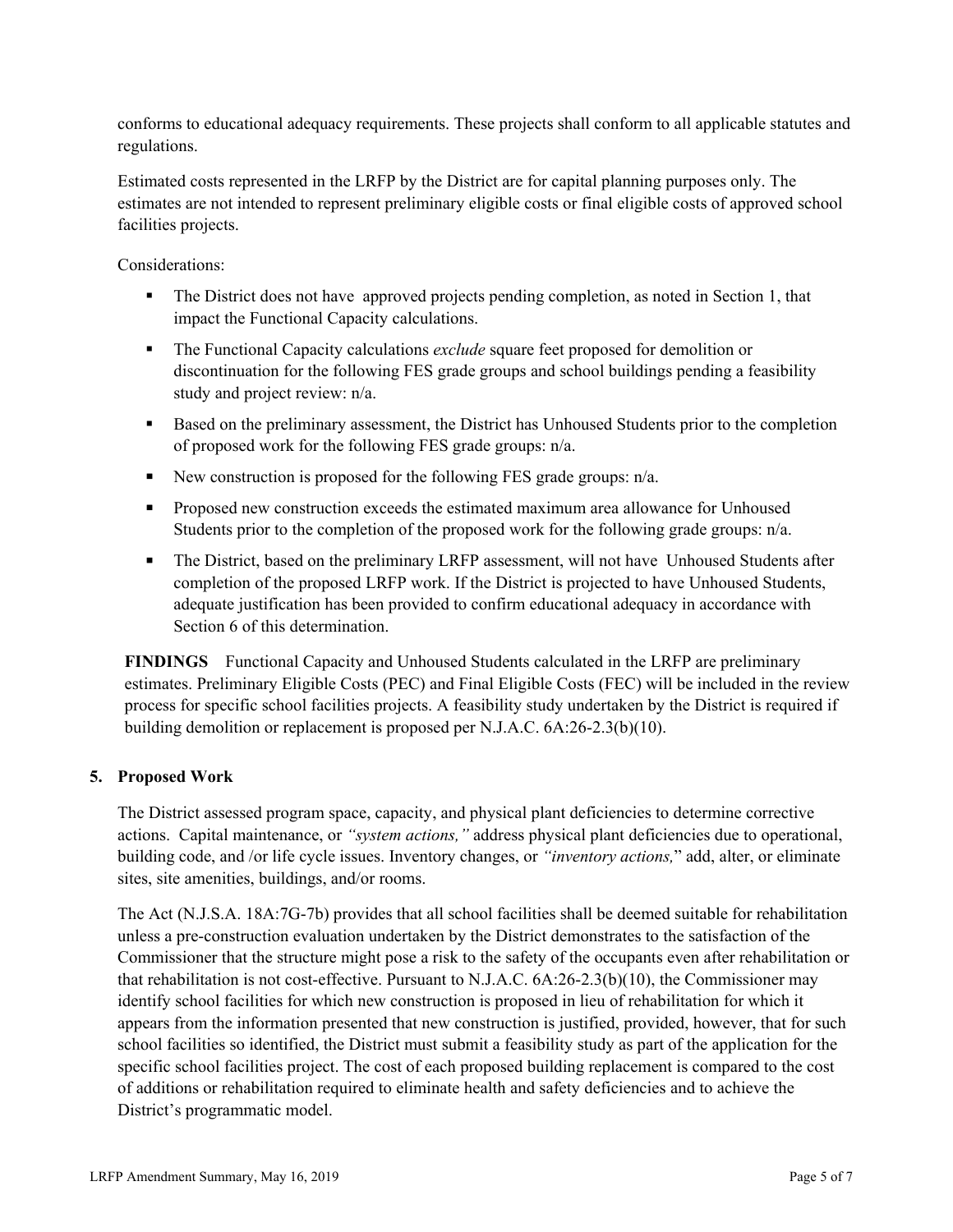Table 5 lists the scope of work proposed for each school based on the building(s) serving their student population. Detailed information can be found in the LRFP website reports titled *"School Asset Inventory," "LRFP Systems Actions Summary," and "LRFP Inventory Actions Summary."*

With the completion of the proposed work, the following schools are proposed to be eliminated: n/a; the following schools are proposed to be added: n/a.

| <b>Proposed Scope of Work</b>                                                                  | <b>Applicable Schools</b>                 |
|------------------------------------------------------------------------------------------------|-------------------------------------------|
| Renovation only (no new construction)                                                          |                                           |
| System actions only (no inventory actions)                                                     | n/a                                       |
| Existing inventory actions only (no systems actions)                                           | n/a                                       |
| Systems and inventory changes                                                                  | Watchung Hills Regional High School (050) |
| <b>New construction</b>                                                                        |                                           |
| Building addition only (no systems or existing inventory actions)                              | n/a                                       |
| Renovation and building addition (system, existing inventory,<br>and new construction actions) | n/a                                       |
| New building on existing site                                                                  | n/a                                       |
| New building on new or expanded site                                                           | n/a                                       |
| Site and building disposal (in addition to above scopes)                                       |                                           |
| Partial building demolition                                                                    | n/a                                       |
| Whole building demolition                                                                      | n/a                                       |
| Site and building disposal or discontinuation of use                                           | n/a                                       |

**Table 5. School Building Scope of Work**

**FINDINGS** The Department has determined that the proposed work is adequate for approval of the District's LRFP amendment. However, Department approval of proposed work in the LRFP does not imply the District may proceed with a school facilities project. The District must submit individual project applications with cost estimates for Department project approval. Both school facilities project approval and other capital project review require consistency with the District's approved LRFP.

#### **6. Proposed Room Inventories and the Facilities Efficiency Standards**

The District's proposed school buildings were evaluated to assess general educational adequacy in terms of compliance with the FES area allowance pursuant to N.J.A.C. 6A:26-2.2 and 2.3.

District schools are not proposed to provide less square feet per student than the FES after the completion of proposed work as indicated in Table 5.

**FINDINGS** The Department has determined that the District's proposed room inventories are adequate for LRFP approval. If school(s) are proposed to provide less square feet per student than the FES area allowance, the District has provided justification indicating that the educational adequacy of the facility will not be adversely affected and has been granted an FES waiver by the Department pending project submission and review. This determination does not include an assessment of eligible square feet for State support, which will be determined at the time an application for a specific school facilities project is submitted to the Department. The Department will also confirm that a proposed school facilities project